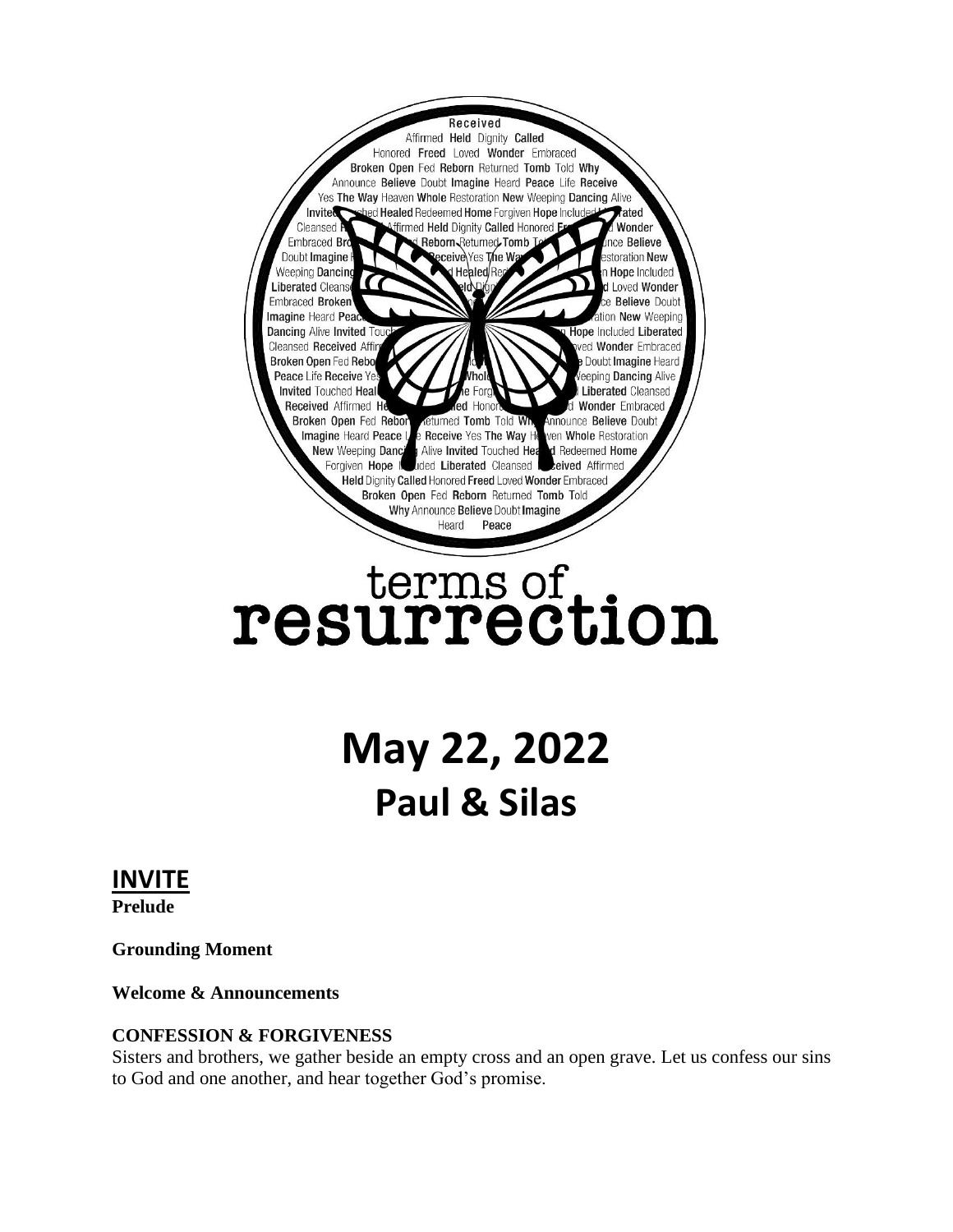#### God of life, we're scared by death. **SAVE US FROM DESPAIR. GIVE US HOPE.**

God of love, we're not generous with grace. **SAVE US FROM BITTERNESS. GIVE US JOY.**  God of freedom, we prefer our borders and boxes. **SAVE US FROM HATE. GIVE US NEW HEARTS.**

God of peace, we seek security in power. **SAVE US FROM CRUELTY. GIVE US THE STRENGTH OF YOUR LOVE.** 

Hear this word of grace, my friends … AMEN

#### **Prayer of the Day**

It is hard to imagine, O God, the kind of faith that opens the doors of dark prison cells and the hearts of skeptics. Give us faith like Paul and Silas, that whatever our circumstances, we are bold enough to sing, and pray, and worship with hope and expectation. Amen.

**HYMN** *Praise the One who breaks the darkness* STS 1

**Lighting the Peace Lamp –** *Readings from FMC Senior Youth Peace Essays through the years*

# **IMAGINE**

**HYMN** *Lord, listen to your children praying* HWB 353

**Children's Time Scripture Reading** *Acts 16:16-34* **Sermon**

**PRAY Music for Meditation**

**Blessing of Graduates Prayers of the People (with Lord's Prayer)** L: Resurrected God, **ALL: GRANT US NEW LIFE**

### **RETURN**

**HYMN** *Filled with the Spirit's power* HWB 289

#### **Benediction**

**Postlude** *remain seated to receive the postlude as a musical blessing. Fellowship time follows worship, Sunday School classes begin at 11:00am*

**Easter Season worship resources**: created by WorshipWell, adapted for our use.